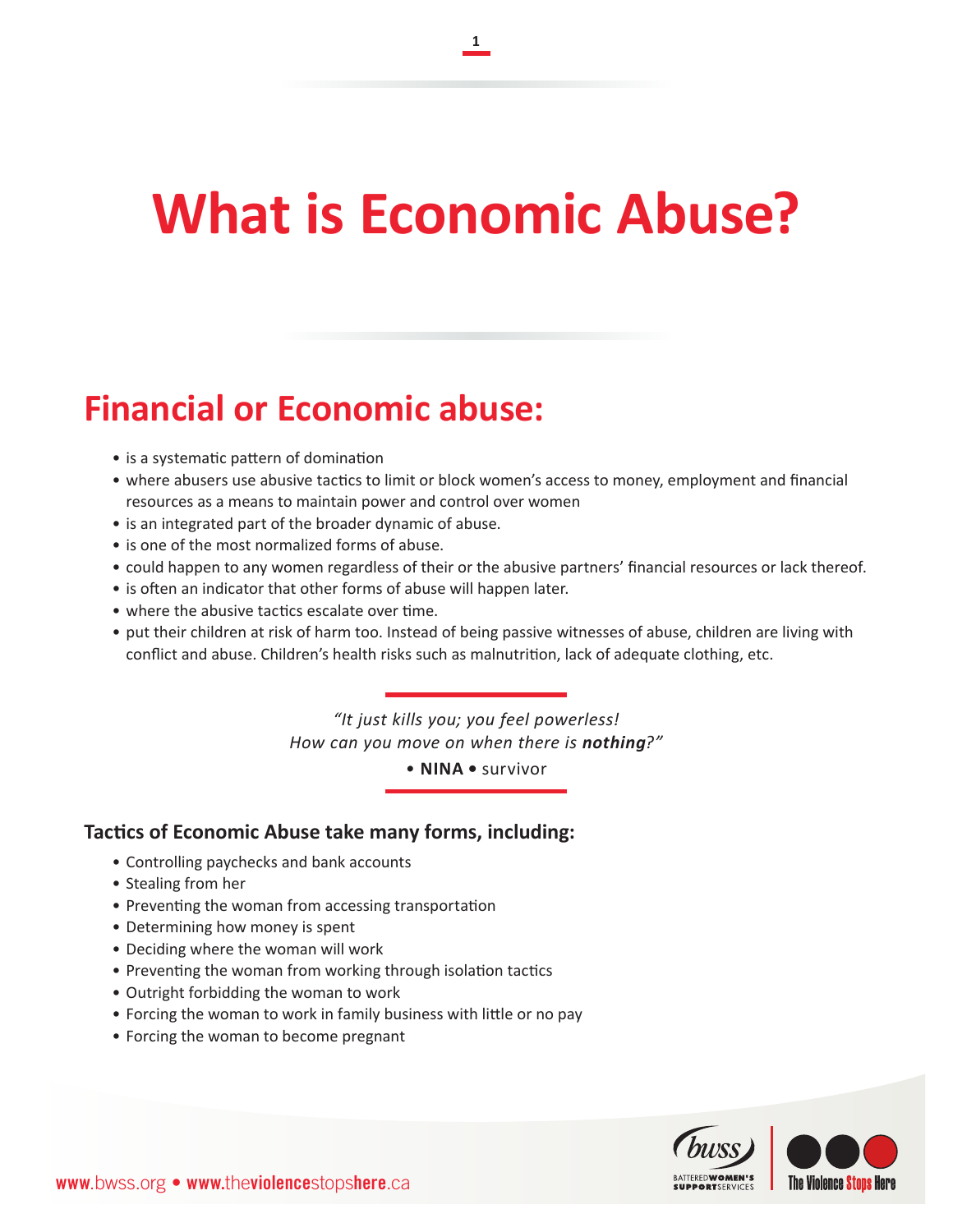#### **2**

- Preventing the woman from accessing child care
- Harassing the woman at her workplace to extent that the job is lost
- Controlling property decisions
- • Destroying the woman's credit rating by using credit cards, lines of credit, without permission or filing all financial contracts (lease, credit cards, utilities, etc.) in the woman's name and failing to make payments on time or at all
- • Forcing women to turn over government benefit payments including child tax benefits
- • Using his income for his individual interests while her income is used to maintain the family collective interests
- • "Giving" her all the "control" of the financial decision for the family then criticizing her decisions and/or having unrealistic understanding of what things cost
- Forbidding her to attend school or upgrading programs

*"He made me quit work," he said. "You can't take care of the home when you go to work! And you don't need to work, I'll provide! I can give you as much as you earn, so you don't go to work."* 

*•* **ALEXANDRA** *•* survivor

### **Contributing Factors**

- Power hierarchy and male-domination are normalized
- • Women's economic dependence is normalized, internalized and reinforced by society
- • Women are taught that men are more capable of being "in charge" of the money and finances. Thus the belief that he ought to be the financial plan!
- Prevalent inequality results in Women
	- » Receiving lower wages compare to male counterparts
	- » Being employed less in high paying professions
	- » having less opportunity to work full time
	- » Facing more careers interruption to perform unpaid work, eg. Housework and childcare
	- » Being additionally marginalized if they are women of colour, aboriginal, with disabilities, younger or older
	- » The poverty rates for women in general is 20%, for women of colour is 37% and for aboriginal women 43%

*"I never knew how much he earns; he said that was none of my business! He would leave me allowances on top of the fridge to buy food and stuff. He would say we don't have money to buy winter boots for my son, but he would buy expensive computer gadgets for himself.*

*•* **RITA •** survivor

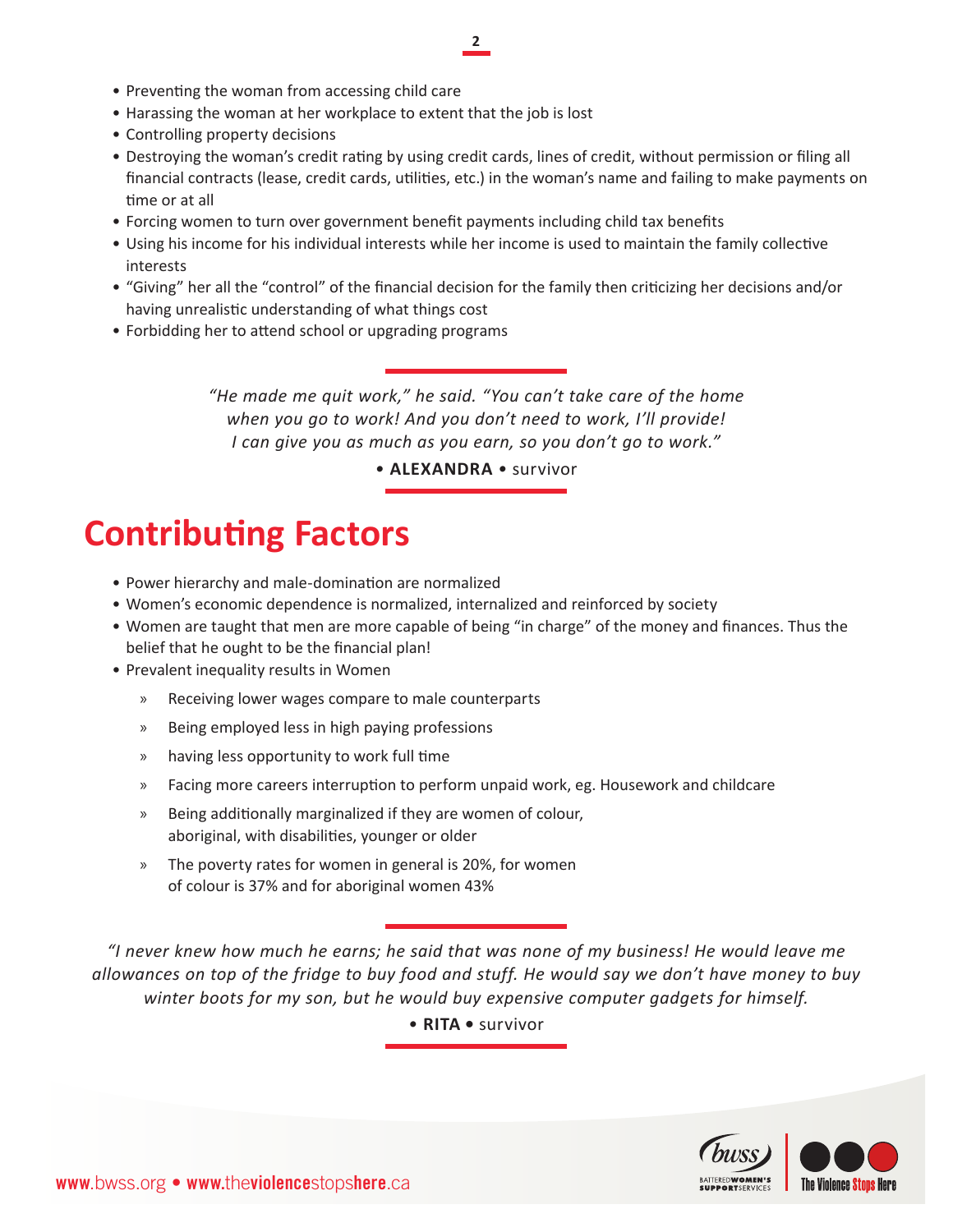#### **3**

#### **Abusive men may use one or both of the following abusive tactics to devastate women financially:**

- A) Preventing Women from Owning/ keeping Resources
- B) Preventing women from accessing and using Resources
- C) Exploiting Women's Resources

#### **A) Preventing Women from Owning/ keeping Resources**

- • Fraud, theft and confiscation of women's assets and other financial resources (credit cards, property, etc.).
- • Abandonment of family maintenance and responsibilities by the abusive partners.
- Women were forced to quit their jobs or prevented from getting one:

#### **Some other strategies include:**

- Interfering with access to transportation; e.g. taking away her car, not giving woman money for gas, etc.
- Forcing women to quit their job
- • Sabotaging their positions by stalking and harassing women while at their work
- Interfering with women's educational pursuits; e.g. not allowing her to go to school, learn English (when English is not her first language)
- Prevent women from advancing their job skills

*"He was getting paid alright…but he never paid any bills… I had to cover all our needs with about \$50 a week. I just didn't have enough money to pay bills and buy food. Once I got beaten up because I couldn't pay the bill and our electricity was cut off!"*

#### **B) Preventing women from accessing and using Resources**

Restricting women's access to financial resources is a serious form of abuse. Lack of access to financial resources prevent women from exiting the abusive relationship or will force them to return to it.

#### **These tactics include, but are not limited to:**

- Preventing women from using family assets.
- • Monitoring how resources are used; for instance, giving women allowances and were interrogated about the ways in which they spent the money.
- Strictly limit their access to household resources, money, food etc.
- Hide jointly earned money
- Prevent women from having access to joint bank accounts
- Hide and lie about shared assets
- Withhold information about their finances

Also, abusive men often hide family assets, e.g. property purchased outside Canada or under relatives' names. Some abusers restricted women's access to financial resources **forcing her to go on social welfare.** Then the abusers used the social stigma of being on welfare to further humiliate and degrade women.

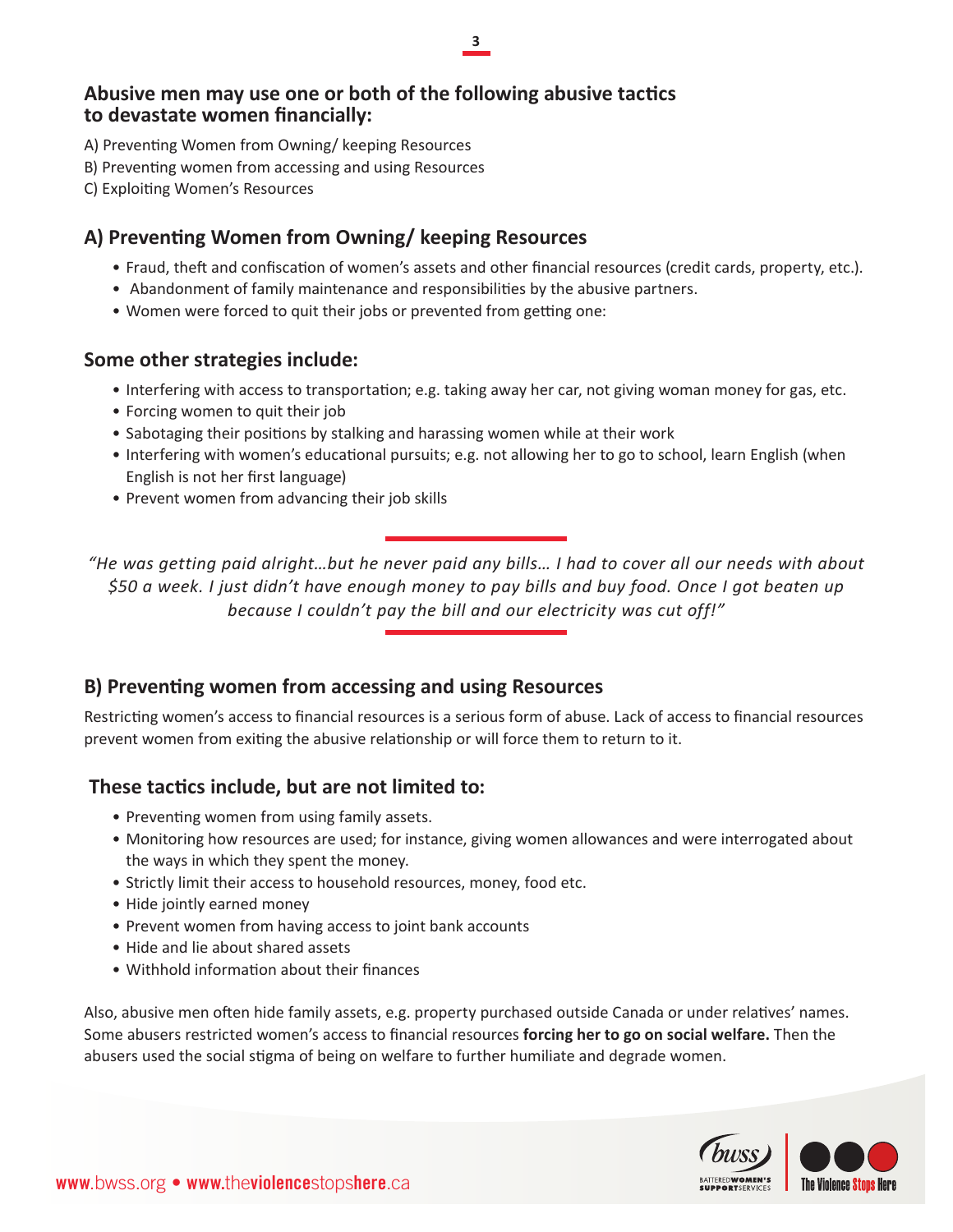**4**

#### **C) Exploiting Women's Resources Intentionally use up women's available resources to limit women's options**

- Stealing money from women
- Creating undue costs,
- Generating debt by taking away or using up what women once had,
- • Bring upon costs to prevent her from reinstating the utilities, replace the items and repair the damage.
- • Obtaining credit cards in both partner's names and by using her credit card without her permission
- Forcing women to write cheques

*"He would force me to write cheques for him... I would just do it, the consequences of not doing it was too much."*

*•* **SARAH •** survivor

Also, some women were forced into bankruptcy or were left with the legacy of debt and bad credit. Often years after ending the abusive relationship women are left with the legacy of debt and dealing with the consequences of bad credit scores and bankruptcies.

### **Impact of Economic Abuse on Women**

*Women's experiences of financial abuse and the effects of these experiences on their lives are varied and complex. The following are some of the effects women survivors so generously shared with us.*

- **I) Physical Impacts:** health risks as a result of stress, malnutrition
	- » These severe stress reactions take a toll on women's physical and psychological health.
- **II) Emotional Impact:** Anxiety, fear, guilt, powerlessness, internalized worthlessness
	- » Some women may adopt survival strategies such as hiding petty cash or non-perishable food whenever possible. Hiding food is more than a surviving mechanism is it a coping mechanism when faces with constant **fear of not having the bare minimum to meet basic needs.**
	- » Women develop feelings of **guilt** for attending to their basic financial and material needs. Even years after the relationship has ended some women feel guilty about spending any money on themselves, a manifestation of **internalized worthlessness.**
- **III) Economic Impact:** Poverty, homelessness, debt, damaged credit record, bankruptcy.

*"Hiding food gave me a sense of security; I knew I could feed my children if he didn't buy anything"* 

**• JACKIE •**